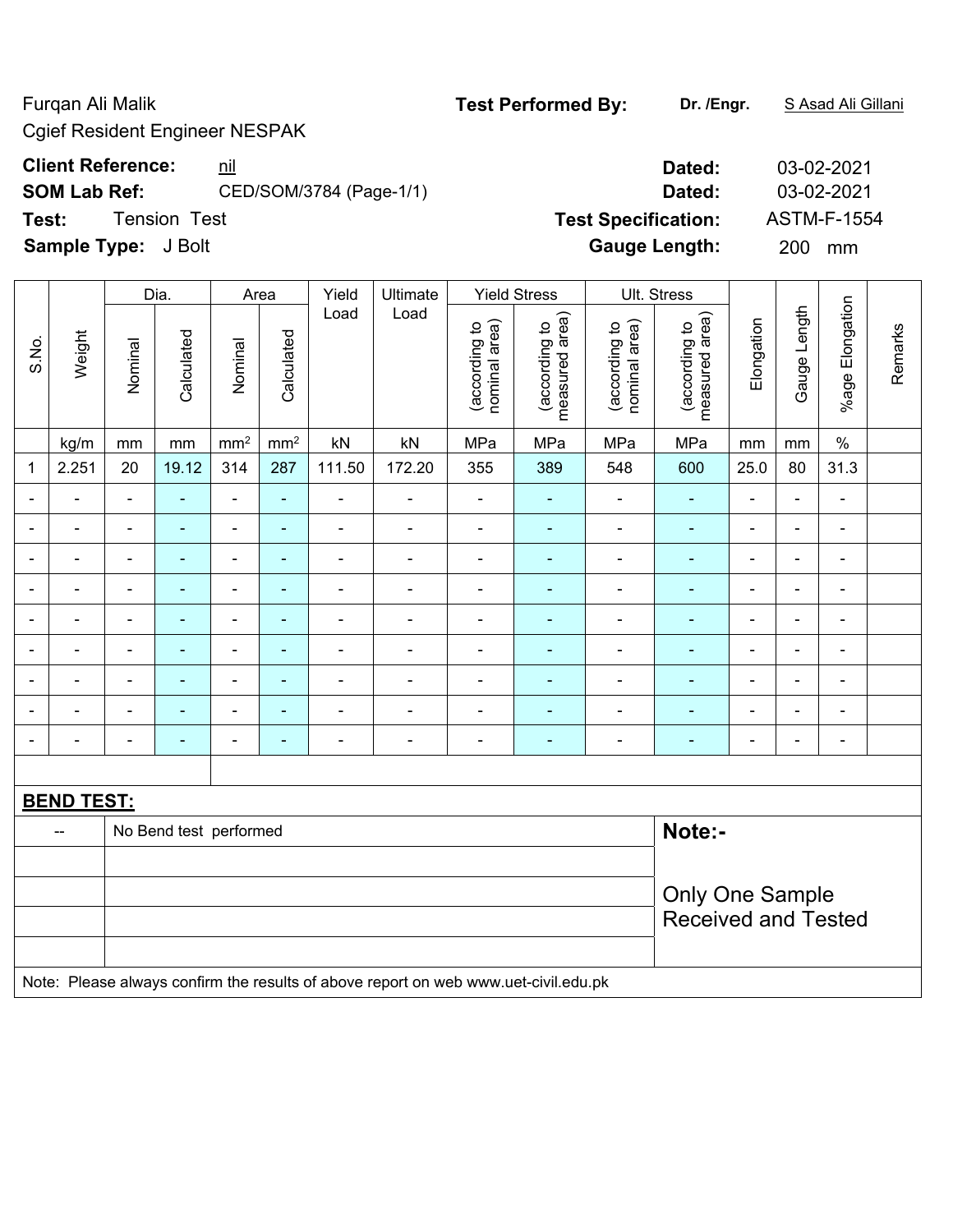Construction Manager, Opal, Deevar Developers Pvt. Ltd. Lahore **SOM Lab**  3779(Page-**Client Reference:** ZD/ZO/L/020 **Ref:**  1/1) **Dated:** 03-02-2021 **Dated:** 03-02-2021 **Test:** Tension Test & Bend Test **Test Specification:** ASTM-A-615 **Gauge Length:** 8 inch **Sample Type:** Deformed Bar Dia. | Area | Yield | Ultimate | Yield Stress | Ult. Stress %age Elongation Elongation Gauge Length Load Load Gauge Length (according to<br>measured area) measured area) measured area) (according to<br>nominal area) (according to<br>nominal area) (according to<br>measured area) nominal area) nominal area) Elongation Elongation (according to (according to (according to (according to Remarks Remarks Weight **Calculated Calculated** Calculated Calculated S.No. Nominal Nominal Vominal Nominal %age I <code>ib/ft</code>  $\mid$  #  $\mid$  in  $\mid$  in<sup>2</sup>  $\mid$  Tons  $\mid$  Tons  $\mid$  psi  $\mid$  psi  $\mid$  psi  $\mid$  in  $\mid$  in  $\mid$  % 1 | 2.652 | 8 | 0.996 | 0.79 | 0.779 | 24.92 | 34.71 | 69580 | 70560 | 96900 | 98270 | 1.30 | 8.0 | 16.3 2 | 2.641 | 8 | 0.994 | 0.79 | 0.776 | 20.34 | 31.96 | 56780 | 57800 | 89220 | 90830 | 1.50 | 8.0 | 18.8 3 | 0.654 | 4 | 0.494 | 0.20 | 0.192 | 6.12 | 8.26 | 67450 | 70260 | 91050 | 94850 | 1.10 | 8.0 | 13.8 4 | 0.663 | 4 | 0.498 | 0.20 | 0.195 | 5.56 | 8.53 | 61270 | 62840 | 94090 | 96500 | 1.40 | 8.0 | 17.5 - - - - - - - - - - - - - - - - - - - - - - - - - - - - - - - - - - - - - - - - - - - - - - - - - - - - - - - - - - - - - - - - - - - - - - - - - - - - - - - - - - - - - - - - - - **BEND TEST:**  # 8 Sample bend through 180 degrees Satisfactorily without any crack **Note:- Note:** #4 Sample bend through 180 degrees Satisfactorily without any crack Only Six Samples Received and Tested Note: Please always confirm the results of above report on web www.uet-civil.edu.pk

Muhammad Shabbir **Test Performed By:** Dr. /Engr. **S. Asad Ali Gillani** 

Maj Adnan khalid® **Test Performed By: Dr. /Engr.** S. Asad Ali Gillani Dy Dir MTL, Proposed 2 Kanal, DRGCC Ph-III, DHA Ph-VI, (M/S Construct)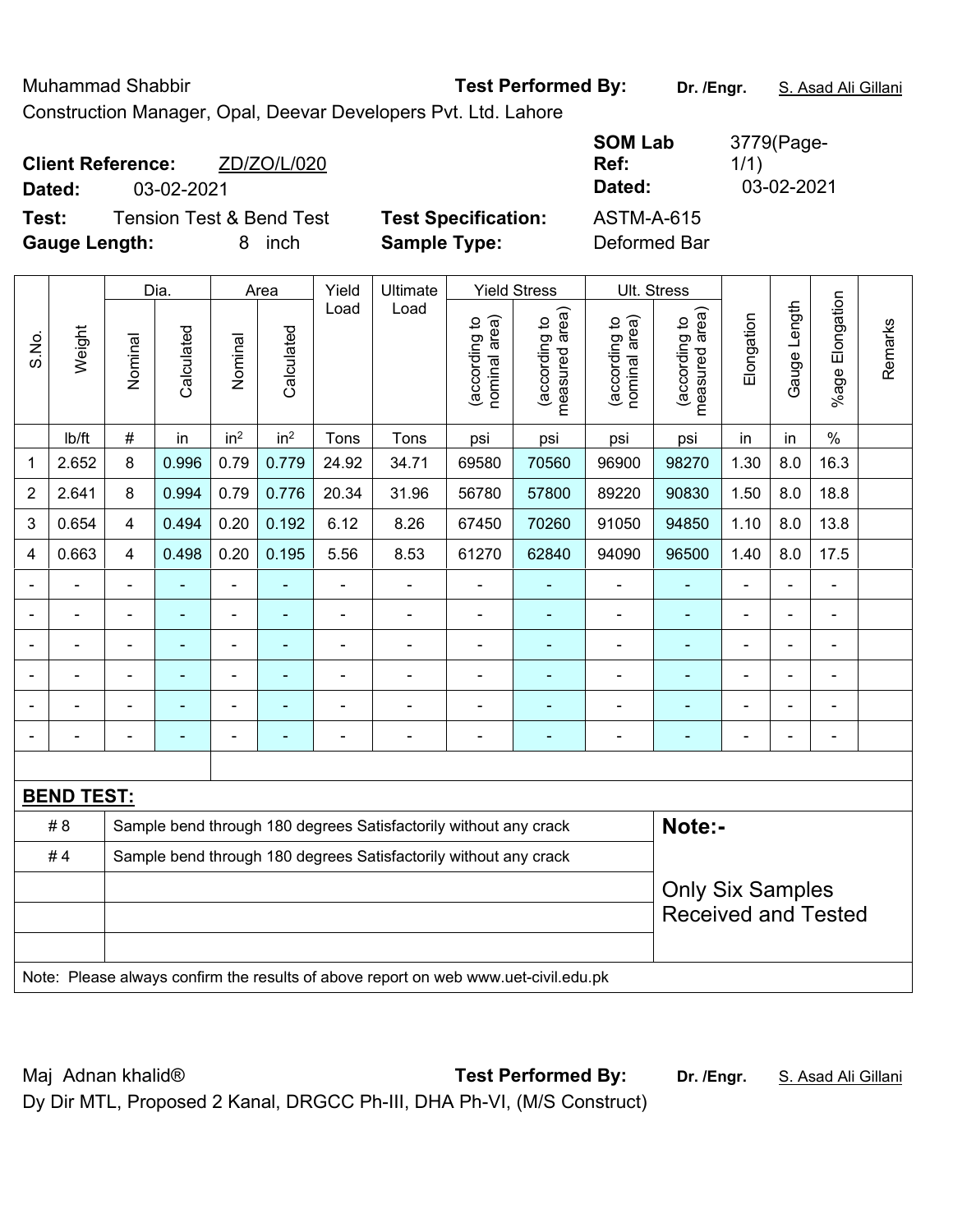# **Client Reference:** 408/241/E/Lab/22/607 **Dated:** 01-02-2021 **Dated:** 03-02-2021

**Test:** Tension Test & Bend Test **Test Specification:** ASTM-A-615

**Gauge Length:** 8 inch **Sample Type:** Deformed Bar (kAMRAN Steel)

**SOM Lab Ref:**  3780(Page- $1/1$ )<br>03-02-2021

|                |                   | Dia.<br>Yield<br>Ultimate<br><b>Yield Stress</b><br>Area |                |                          |                          |                |                                                                                     |                                |                                             | Ult. Stress                    |                                                         |                |                |                          |         |
|----------------|-------------------|----------------------------------------------------------|----------------|--------------------------|--------------------------|----------------|-------------------------------------------------------------------------------------|--------------------------------|---------------------------------------------|--------------------------------|---------------------------------------------------------|----------------|----------------|--------------------------|---------|
| S.No.          | Weight            | Nominal                                                  | Calculated     | Nominal                  | Calculated               | Load           | Load                                                                                | (according to<br>nominal area) | (according to<br>measured area)<br>measured | (according to<br>nominal area) | (according to<br>measured area)                         | Elongation     | Gauge Length   | %age Elongation          | Remarks |
|                | lb/ft             | $\#$                                                     | in             | in <sup>2</sup>          | in <sup>2</sup>          | Tons           | Tons                                                                                | psi                            | psi                                         | psi                            | psi                                                     | in             | in             | $\%$                     |         |
| $\mathbf{1}$   | 0.665             | $\overline{4}$                                           | 0.498          | 0.20                     | 0.195                    | 6.09           | 8.53                                                                                | 67110                          | 68830                                       | 94090                          | 96500                                                   | 1.30           | 8.0            | 16.3                     |         |
| $\overline{2}$ | 0.673             | $\overline{\mathbf{4}}$                                  | 0.502          | 0.20                     | 0.198                    | 5.93           | 8.43                                                                                | 65420                          | 66090                                       | 92960                          | 93900                                                   | 1.40           | 8.0            | 17.5                     |         |
|                |                   | $\blacksquare$                                           |                | ٠                        | $\overline{\phantom{0}}$ | ÷              |                                                                                     |                                |                                             | $\overline{a}$                 |                                                         | $\blacksquare$ |                |                          |         |
|                |                   | $\blacksquare$                                           | $\blacksquare$ | $\overline{\phantom{0}}$ | $\blacksquare$           | $\blacksquare$ | $\blacksquare$                                                                      | $\blacksquare$                 | $\blacksquare$                              | $\blacksquare$                 | $\blacksquare$                                          | $\blacksquare$ |                | $\blacksquare$           |         |
|                |                   |                                                          |                |                          |                          |                |                                                                                     |                                |                                             |                                |                                                         |                |                |                          |         |
|                |                   |                                                          |                |                          |                          |                |                                                                                     |                                |                                             |                                |                                                         |                |                |                          |         |
|                |                   | ٠                                                        |                | ä,                       | $\overline{\phantom{0}}$ | $\blacksquare$ | $\blacksquare$                                                                      | Ē,                             |                                             | $\blacksquare$                 | $\blacksquare$                                          | $\blacksquare$ | $\blacksquare$ | $\blacksquare$           |         |
|                |                   |                                                          |                | ä,                       | ۰                        |                |                                                                                     |                                |                                             | $\overline{\phantom{0}}$       | $\blacksquare$                                          |                |                | $\overline{\phantom{0}}$ |         |
|                |                   | Ē,                                                       | ÷              | -                        | ٠                        | ÷              | ÷                                                                                   | $\blacksquare$                 | $\blacksquare$                              | $\blacksquare$                 | ٠                                                       | $\blacksquare$ | $\blacksquare$ | ÷                        |         |
|                |                   |                                                          |                |                          |                          |                |                                                                                     |                                |                                             |                                |                                                         |                |                |                          |         |
|                |                   |                                                          |                |                          |                          |                |                                                                                     |                                |                                             |                                |                                                         |                |                |                          |         |
|                | <b>BEND TEST:</b> |                                                          |                |                          |                          |                |                                                                                     |                                |                                             |                                |                                                         |                |                |                          |         |
|                | #4                |                                                          |                |                          |                          |                | Sample bend through 180 degrees Satisfactorily without any crack                    |                                |                                             |                                | Note:-                                                  |                |                |                          |         |
|                |                   |                                                          |                |                          |                          |                |                                                                                     |                                |                                             |                                |                                                         |                |                |                          |         |
|                |                   |                                                          |                |                          |                          |                |                                                                                     |                                |                                             |                                | <b>Only Three Samples</b><br><b>Received and Tested</b> |                |                |                          |         |
|                |                   |                                                          |                |                          |                          |                | Note: Please always confirm the results of above report on web www.uet-civil.edu.pk |                                |                                             |                                |                                                         |                |                |                          |         |

| Asif Nadeem Khawar                                                        | <b>Test Performed By:</b> | Dr. /Engr. | S. Asad Ali Gillani |
|---------------------------------------------------------------------------|---------------------------|------------|---------------------|
| Resident Engineer, Metroplan-Asian JV, Site Office Talagang Road Mianwali |                           |            |                     |
| Metroplan Asian JV-Nexus-MMCH-RE-614<br><b>Client Reference:</b>          | <b>SOM Lab</b><br>Ref:    | 1/2)       | 3781(Page-          |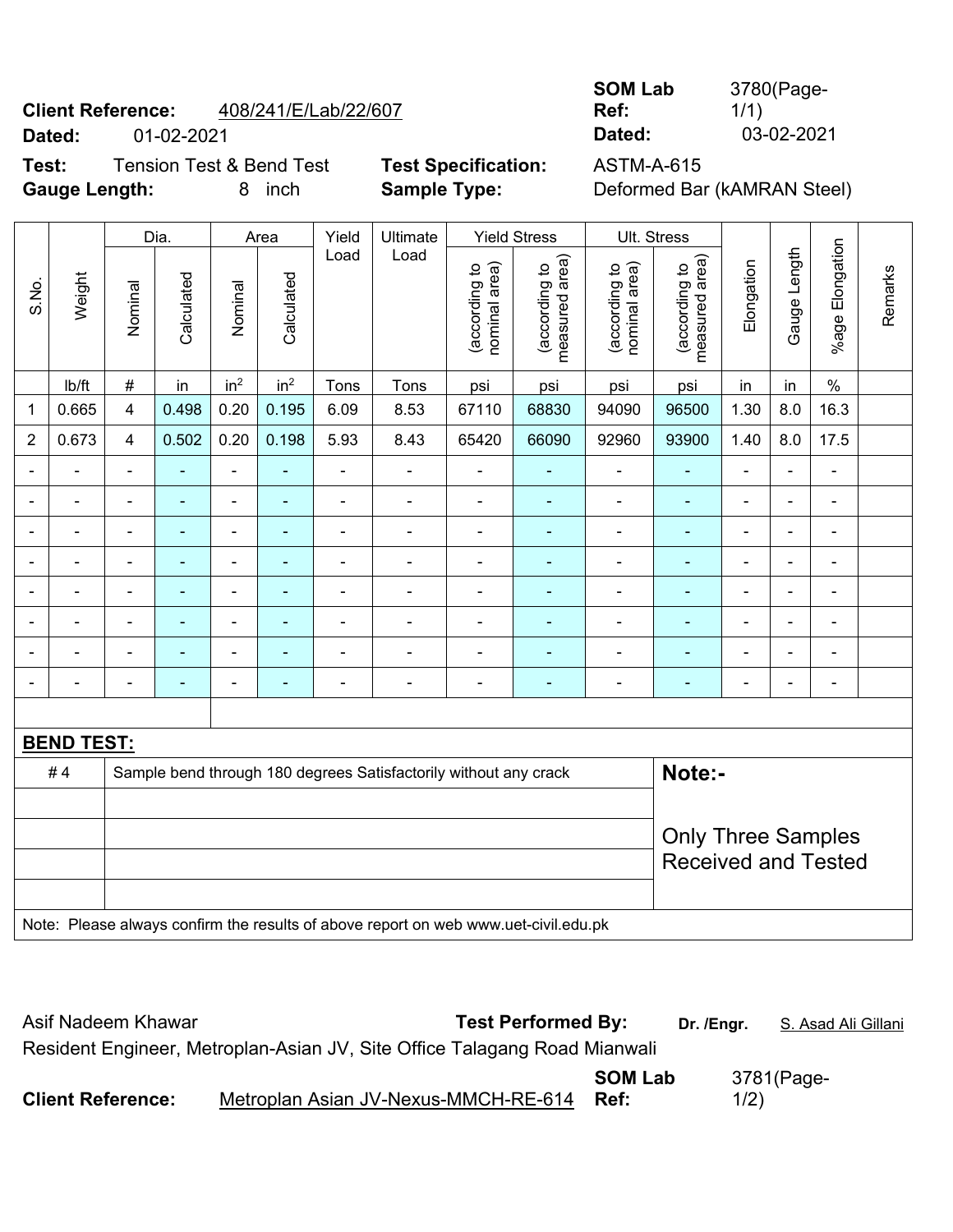### **Dated:** 09-12-2020 **Dated:** 03-02-2020

**Test:** Tension Test & Bend Test **Test Specification:** ASTM-A-615 **Gauge Length:** 8 inch **Sample Type:** Deformed Bar (SJ Steel)

|       |                   |         | Dia.                                                             |                 | Area            | Yield | Ultimate                                                                            |                                | <b>Yield Stress</b>                         | <b>Ult. Stress</b>             |                                 |                |                |                          |         |
|-------|-------------------|---------|------------------------------------------------------------------|-----------------|-----------------|-------|-------------------------------------------------------------------------------------|--------------------------------|---------------------------------------------|--------------------------------|---------------------------------|----------------|----------------|--------------------------|---------|
| S.No. | Weight            | Nominal | Calculated                                                       | Nominal         | Calculated      | Load  | Load                                                                                | nominal area)<br>(according to | (according to<br>measured area)<br>measured | nominal area)<br>(according to | (according to<br>measured area) | Elongation     | Gauge Length   | Elongation<br>$%$ age    | Remarks |
|       | lb/ft             | $\#$    | in                                                               | in <sup>2</sup> | in <sup>2</sup> | Tons  | Tons                                                                                | psi                            | psi                                         | psi                            | psi                             | in             | in             | $\%$                     |         |
| 1     | 2.627             | 8       | 0.991                                                            | 0.79            | 0.772           | 25.94 | 35.88                                                                               | 72430                          | 74120                                       | 100170                         | 102510                          | 1.50           | 8.0            | 18.8                     |         |
| 2     | 2.635             | 8       | 0.993                                                            | 0.79            | 0.774           | 25.69 | 35.68                                                                               | 71720                          | 73200                                       | 99600                          | 101660                          | 1.40           | 8.0            | 17.5                     |         |
| 3     | 1.546             | 6       | 0.760                                                            | 0.44            | 0.454           | 14.83 | 20.29                                                                               | 74350                          | 72050                                       | 101680                         | 98540                           | 1.30           | 8.0            | 16.3                     |         |
| 4     | 1.538             | 6       | 0.759                                                            | 0.44            | 0.452           | 14.73 | 20.08                                                                               | 73830                          | 71870                                       | 100660                         | 97990                           | 1.20           | 8.0            | 15.0                     |         |
| 5     | 1.492             | 6       | 0.747                                                            | 0.44            | 0.438           | 13.32 | 19.16                                                                               | 66780                          | 67090                                       | 96060                          | 96500                           | 1.30           | 8.0            | 16.3                     |         |
| 6     | 1.506             | 6       | 0.751                                                            | 0.44            | 0.443           | 13.71 | 19.57                                                                               | 68730                          | 68260                                       | 98100                          | 97440                           | 1.30           | 8.0            | 16.3                     |         |
|       |                   |         |                                                                  | $\blacksquare$  |                 |       |                                                                                     |                                |                                             |                                |                                 |                |                | $\blacksquare$           |         |
|       |                   |         |                                                                  | $\blacksquare$  |                 |       |                                                                                     |                                |                                             |                                |                                 |                | $\blacksquare$ | $\blacksquare$           |         |
|       |                   |         | $\blacksquare$                                                   | $\blacksquare$  |                 |       | $\blacksquare$                                                                      | Ē,                             | $\blacksquare$                              | $\blacksquare$                 | ä,                              |                | ä,             | $\blacksquare$           |         |
|       |                   |         | $\blacksquare$                                                   | $\blacksquare$  | ÷               |       | $\blacksquare$                                                                      | $\overline{\phantom{0}}$       | $\blacksquare$                              | ۰                              | ۰                               | $\blacksquare$ | ä,             | $\overline{\phantom{a}}$ |         |
|       |                   |         |                                                                  |                 |                 |       |                                                                                     |                                |                                             |                                |                                 |                |                |                          |         |
|       | <b>BEND TEST:</b> |         |                                                                  |                 |                 |       |                                                                                     |                                |                                             |                                |                                 |                |                |                          |         |
|       | # 8               |         |                                                                  |                 |                 |       | Sample bend through 180 degrees Satisfactorily without any crack                    |                                |                                             |                                | Note:-                          |                |                |                          |         |
|       | #6                |         | Sample bend through 180 degrees Satisfactorily without any crack |                 |                 |       |                                                                                     |                                |                                             |                                |                                 |                |                |                          |         |
|       | #6                |         |                                                                  |                 |                 |       | Sample bend through 180 degrees Satisfactorily without any crack                    |                                |                                             |                                | <b>Only Nine Samples</b>        |                |                |                          |         |
|       |                   |         |                                                                  |                 |                 |       |                                                                                     |                                |                                             |                                | <b>Received and Tested</b>      |                |                |                          |         |
|       |                   |         |                                                                  |                 |                 |       |                                                                                     |                                |                                             |                                |                                 |                |                |                          |         |
|       |                   |         |                                                                  |                 |                 |       | Note: Please always confirm the results of above report on web www.uet-civil.edu.pk |                                |                                             |                                |                                 |                |                |                          |         |

Asif Nadeem Khawar **Test Performed By:** Dr. /Engr. **S. Asad Ali Gillani** Resident Engineer, Metroplan-Asian JV, Site Office Talagang Road Mianwali **Client Reference:** Metroplan Asian JV-Nexus-MMCH-RE-614 **SOM Lab Ref:**  3781(Page-2/2) **Dated:** 09-12-2020 **Dated:** 03-02-2020

**Test:** Tension Test & Bend Test **Test Specification:** ASTM-A-615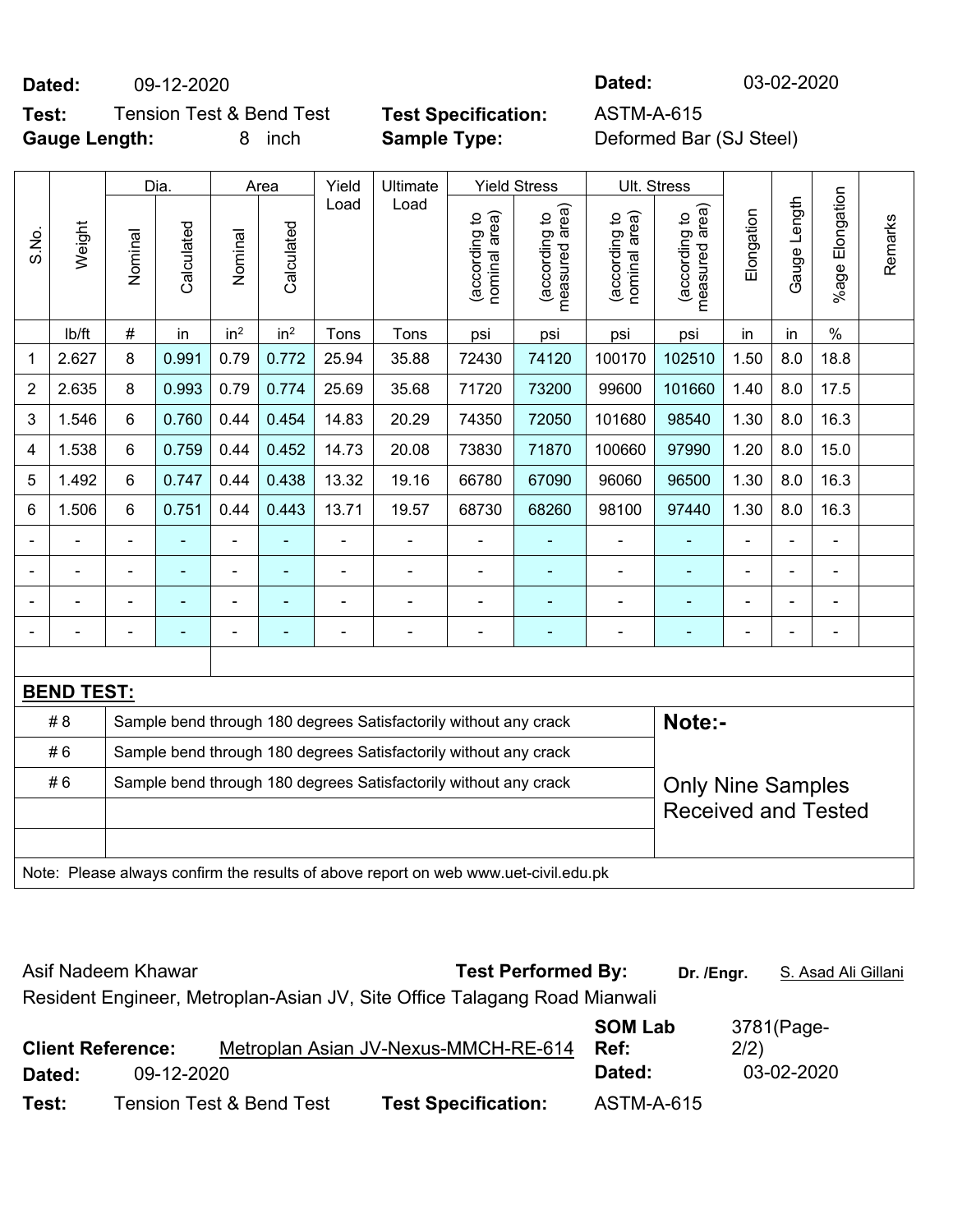Gauge Length: 8 inch **Sample Type:** Deformed Bar (SJ Steel)

|                |                    |                         | Dia.       |                 | Area            | Yield          | Ultimate                                                                            |                                | <b>Yield Stress</b>             |                                | Ult. Stress                     |                |              |                     |         |
|----------------|--------------------|-------------------------|------------|-----------------|-----------------|----------------|-------------------------------------------------------------------------------------|--------------------------------|---------------------------------|--------------------------------|---------------------------------|----------------|--------------|---------------------|---------|
| S.No.          | Weight             | Nominal                 | Calculated | Nominal         | Calculated      | Load           | Load                                                                                | (according to<br>nominal area) | (according to<br>measured area) | nominal area)<br>(according to | measured area)<br>(according to | Elongation     | Gauge Length | %age Elongation     | Remarks |
|                | lb/ft              | $\#$                    | in         | in <sup>2</sup> | in <sup>2</sup> | Tons           | Tons                                                                                | psi                            | psi                             | psi                            | psi                             | in             | in           | $\%$                |         |
| 1              | 0.661              | $\overline{\mathbf{4}}$ | 0.497      | 0.20            | 0.194           | 5.93           | 8.99                                                                                | 65420                          | 67450                           | 99150                          | 102210                          | 1.40           | 8.0          | 17.5                |         |
| $\overline{2}$ | 0.664              | 4                       | 0.498      | 0.20            | 0.195           | 5.96           | 9.04                                                                                | 65760                          | 67450                           | 99710                          | 102260                          | 1.40           | 8.0          | 17.5                |         |
| 3              | 0.661              | 4                       | 0.497      | 0.20            | 0.194           | 5.96           | 8.94                                                                                | 65760                          | 67800                           | 98580                          | 101630                          | 1.30           | 8.0          | 16.3                |         |
| 4              | 0.662              | $\overline{4}$          | 0.498      | 0.20            | 0.195           | 5.91           | 8.99                                                                                | 65200                          | 66870                           | 99150                          | 101690                          | 1.30           | 8.0          | 16.3                |         |
| 5              | 0.664              | 4                       | 0.498      | 0.20            | 0.195           | 5.91           | 9.02                                                                                | 65200                          | 66870                           | 99480                          | 102030                          | 1.20           | 8.0          | 15.0                |         |
| 6              | 0.665              | 4                       | 0.498      | 0.20            | 0.195           | 5.93           | 9.02                                                                                | 65420                          | 67100                           | 99480                          | 102030                          | 1.40           | 8.0          | 17.5                |         |
| $\overline{7}$ | 0.662              | $\overline{4}$          | 0.498      | 0.20            | 0.195           | 5.93           | 8.97                                                                                | 65420                          | 67100                           | 98920                          | 101460                          | 1.30           | 8.0          | 16.3                |         |
| 8              | 0.660              | 4                       | 0.497      | 0.20            | 0.194           | 5.93           | 8.97                                                                                | 65420                          | 67450                           | 98920                          | 101980                          | 1.30           | 8.0          | 16.3                |         |
|                |                    |                         |            |                 |                 |                | $\overline{a}$                                                                      |                                |                                 | $\overline{a}$                 |                                 |                |              | $\overline{a}$      |         |
|                | ÷,                 | $\overline{a}$          | ÷,         | $\blacksquare$  | ä,              | $\blacksquare$ | $\blacksquare$                                                                      | ÷,                             | $\blacksquare$                  | $\qquad \qquad \blacksquare$   | ÷                               | $\blacksquare$ | ÷            | $\blacksquare$      |         |
|                |                    |                         |            |                 |                 |                |                                                                                     |                                |                                 |                                |                                 |                |              |                     |         |
|                | <b>BEND TEST:</b>  |                         |            |                 |                 |                |                                                                                     |                                |                                 |                                |                                 |                |              |                     |         |
|                | #4                 |                         |            |                 |                 |                | Sample bend through 180 degrees Satisfactorily without any crack                    |                                |                                 |                                | Note:-                          |                |              |                     |         |
|                | #4                 |                         |            |                 |                 |                | Sample bend through 180 degrees Satisfactorily without any crack                    |                                |                                 |                                |                                 |                |              |                     |         |
|                | #4                 |                         |            |                 |                 |                | Sample bend through 180 degrees Satisfactorily without any crack                    |                                |                                 |                                | <b>Only Twelve Samples</b>      |                |              |                     |         |
|                | #4                 |                         |            |                 |                 |                | Sample bend through 180 degrees Satisfactorily without any crack                    |                                |                                 |                                | <b>Received and Tested</b>      |                |              |                     |         |
|                |                    |                         |            |                 |                 |                |                                                                                     |                                |                                 |                                |                                 |                |              |                     |         |
|                |                    |                         |            |                 |                 |                | Note: Please always confirm the results of above report on web www.uet-civil.edu.pk |                                |                                 |                                |                                 |                |              |                     |         |
|                |                    |                         |            |                 |                 |                |                                                                                     |                                |                                 |                                |                                 |                |              |                     |         |
|                |                    |                         |            |                 |                 |                |                                                                                     |                                |                                 |                                |                                 |                |              |                     |         |
|                | Engr. Naveed Sadiq |                         |            |                 |                 |                |                                                                                     |                                | <b>Test Performed By:</b>       |                                | Dr. /Engr.                      |                |              | S. Asad Ali Gillani |         |

Resident Engineer, Orbit Developers Private Limited, Lahore

| <b>Client Reference:</b><br>Dated: | 03-02-2021                          | Nil |      |                                                   | <b>SOM Lab</b><br>Ref:<br>Dated:  | 3782(Page-<br>1/1)<br>03-02-2021 |
|------------------------------------|-------------------------------------|-----|------|---------------------------------------------------|-----------------------------------|----------------------------------|
| Test:<br>Gauge Length:             | <b>Tension Test &amp; Bend Test</b> |     | inch | <b>Test Specification:</b><br><b>Sample Type:</b> | <b>ASTM-A-615</b><br>Deformed Bar |                                  |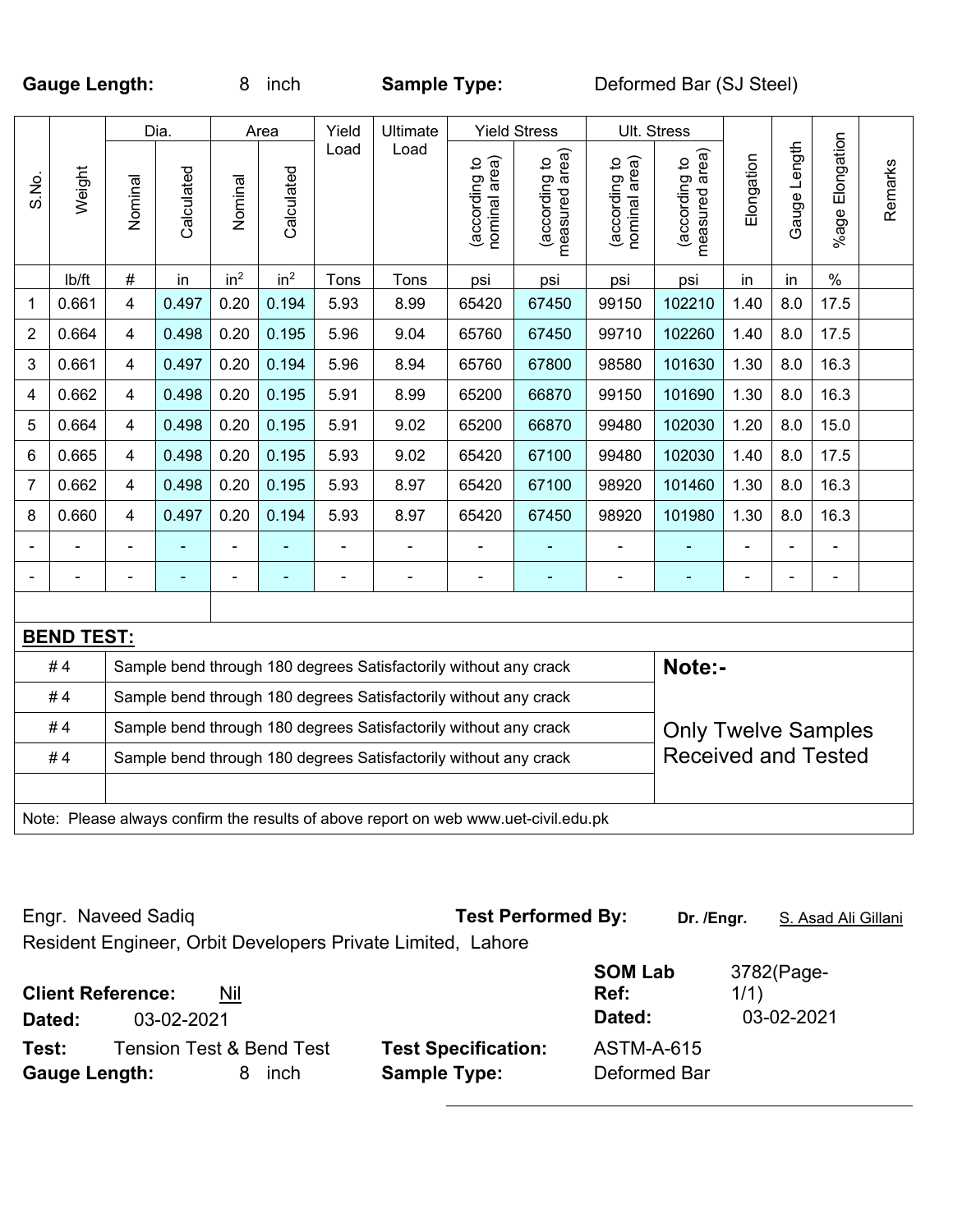|                |                   |                          | Dia.           |                 | Area                     | Yield          | Ultimate                                                                            |                                | <b>Yield Stress</b>             |                                | Ult. Stress                     |                          |                |                 |         |
|----------------|-------------------|--------------------------|----------------|-----------------|--------------------------|----------------|-------------------------------------------------------------------------------------|--------------------------------|---------------------------------|--------------------------------|---------------------------------|--------------------------|----------------|-----------------|---------|
| S.No.          | Weight            | Nominal                  | Calculated     | Nominal         | Calculated               | Load           | Load                                                                                | nominal area)<br>(according to | (according to<br>measured area) | nominal area)<br>(according to | measured area)<br>(according to | Elongation               | Gauge Length   | %age Elongation | Remarks |
|                | lb/ft             | $\#$                     | in             | in <sup>2</sup> | in <sup>2</sup>          | Tons           | Tons                                                                                | psi                            | psi                             | psi                            | psi                             | in                       | in             | $\%$            |         |
| $\mathbf 1$    | 0.672             | 4                        | 0.501          | 0.20            | 0.197                    | 6.14           | 8.63                                                                                | 67670                          | 68700                           | 95210                          | 96660                           | 1.20                     | 8.0            | 15.0            |         |
| $\overline{2}$ | 0.660             | $\overline{4}$           | 0.497          | 0.20            | 0.194                    | 6.12           | 8.61                                                                                | 67450                          | 69530                           | 94990                          | 97920                           | 1.20                     | 8.0            | 15.0            |         |
| $\blacksquare$ | $\blacksquare$    | $\overline{\phantom{a}}$ | $\blacksquare$ | $\blacksquare$  | $\blacksquare$           | $\blacksquare$ | $\blacksquare$                                                                      | $\blacksquare$                 | $\blacksquare$                  | $\blacksquare$                 | $\blacksquare$                  | $\overline{\phantom{a}}$ | $\blacksquare$ | ÷               |         |
| $\blacksquare$ | ä,                | $\blacksquare$           | $\blacksquare$ | $\blacksquare$  | $\blacksquare$           | ä,             | ÷,                                                                                  | $\blacksquare$                 | ÷,                              | $\blacksquare$                 | $\blacksquare$                  | $\blacksquare$           | ä,             | ÷,              |         |
| $\blacksquare$ | $\blacksquare$    | $\blacksquare$           | $\blacksquare$ | $\blacksquare$  | $\blacksquare$           | $\blacksquare$ | $\blacksquare$                                                                      | $\blacksquare$                 | $\blacksquare$                  | $\blacksquare$                 | $\blacksquare$                  | $\blacksquare$           | ä,             | ÷,              |         |
| $\blacksquare$ | $\blacksquare$    | $\blacksquare$           | $\blacksquare$ | $\blacksquare$  | $\overline{\phantom{a}}$ | ä,             | ä,                                                                                  | $\blacksquare$                 | $\blacksquare$                  | $\blacksquare$                 | ٠                               | $\blacksquare$           | $\blacksquare$ | $\blacksquare$  |         |
| $\blacksquare$ | $\blacksquare$    | $\blacksquare$           | $\blacksquare$ | $\blacksquare$  | $\blacksquare$           | $\blacksquare$ | $\frac{1}{2}$                                                                       | $\blacksquare$                 | $\blacksquare$                  | $\blacksquare$                 | $\blacksquare$                  | $\blacksquare$           | $\blacksquare$ | ۰               |         |
|                |                   | ä,                       | $\blacksquare$ | ä,              | $\blacksquare$           | ä,             | ä,                                                                                  | $\blacksquare$                 | ä,                              | $\blacksquare$                 | ä,                              |                          | ä,             | $\blacksquare$  |         |
|                |                   |                          |                | $\blacksquare$  |                          |                | ÷                                                                                   | $\blacksquare$                 | ۰                               | ä,                             | $\blacksquare$                  |                          |                | ۰               |         |
|                |                   | $\blacksquare$           |                | $\blacksquare$  | $\blacksquare$           | $\blacksquare$ | ä,                                                                                  | $\blacksquare$                 | ۰                               | ۳                              | $\blacksquare$                  | $\blacksquare$           | $\blacksquare$ | $\blacksquare$  |         |
|                |                   |                          |                |                 |                          |                |                                                                                     |                                |                                 |                                |                                 |                          |                |                 |         |
|                | <b>BEND TEST:</b> |                          |                |                 |                          |                |                                                                                     |                                |                                 |                                |                                 |                          |                |                 |         |
|                | #4                |                          |                |                 |                          |                | Sample bend through 180 degrees Satisfactorily without any crack                    |                                |                                 |                                | Note:-                          |                          |                |                 |         |
|                |                   |                          |                |                 |                          |                |                                                                                     |                                |                                 |                                |                                 |                          |                |                 |         |
|                |                   |                          |                |                 |                          |                |                                                                                     |                                |                                 |                                | <b>Only Three Samples</b>       |                          |                |                 |         |
|                |                   |                          |                |                 |                          |                |                                                                                     |                                |                                 |                                | <b>Received and Tested</b>      |                          |                |                 |         |
|                |                   |                          |                |                 |                          |                |                                                                                     |                                |                                 |                                |                                 |                          |                |                 |         |
|                |                   |                          |                |                 |                          |                | Note: Please always confirm the results of above report on web www.uet-civil.edu.pk |                                |                                 |                                |                                 |                          |                |                 |         |

| Shoaib Razzaq                                           |                                     | <b>Test Performed By:</b>       |                          | Dr. /Engr.<br>S. Asad Ali Gillani                  |
|---------------------------------------------------------|-------------------------------------|---------------------------------|--------------------------|----------------------------------------------------|
| Project Coordinator, Sinaco Engineers (Pvt) Ltd, Lahore |                                     |                                 |                          |                                                    |
|                                                         |                                     |                                 | <b>SOM Lab</b>           | 3783(Page-                                         |
| <b>Client Reference:</b>                                | SEL/LHR/C-441/11760                 |                                 | Ref:                     | 1/1)                                               |
| 02-02-2021<br>Dated:                                    |                                     |                                 | Dated:                   | 03-02-2021                                         |
| Test:                                                   | <b>Tension Test &amp; Bend Test</b> | <b>Test Specification:</b>      | <b>ASTM-A-615</b>        |                                                    |
| <b>Gauge Length:</b>                                    | inch<br>8                           | <b>Sample Type:</b>             | Deformed Bar(AFCO Steel) |                                                    |
|                                                         |                                     |                                 |                          |                                                    |
| ທ່ ≗  <br>Dia.<br>_ ಕಾ −                                | Yield<br>Area                       | Ultimate<br><b>Yield Stress</b> | Ult. Stress              | <u>端음 의 영</u><br>)<br>면 성<br>유 은흥 <mark>»</mark> ⊙ |
|                                                         |                                     |                                 |                          |                                                    |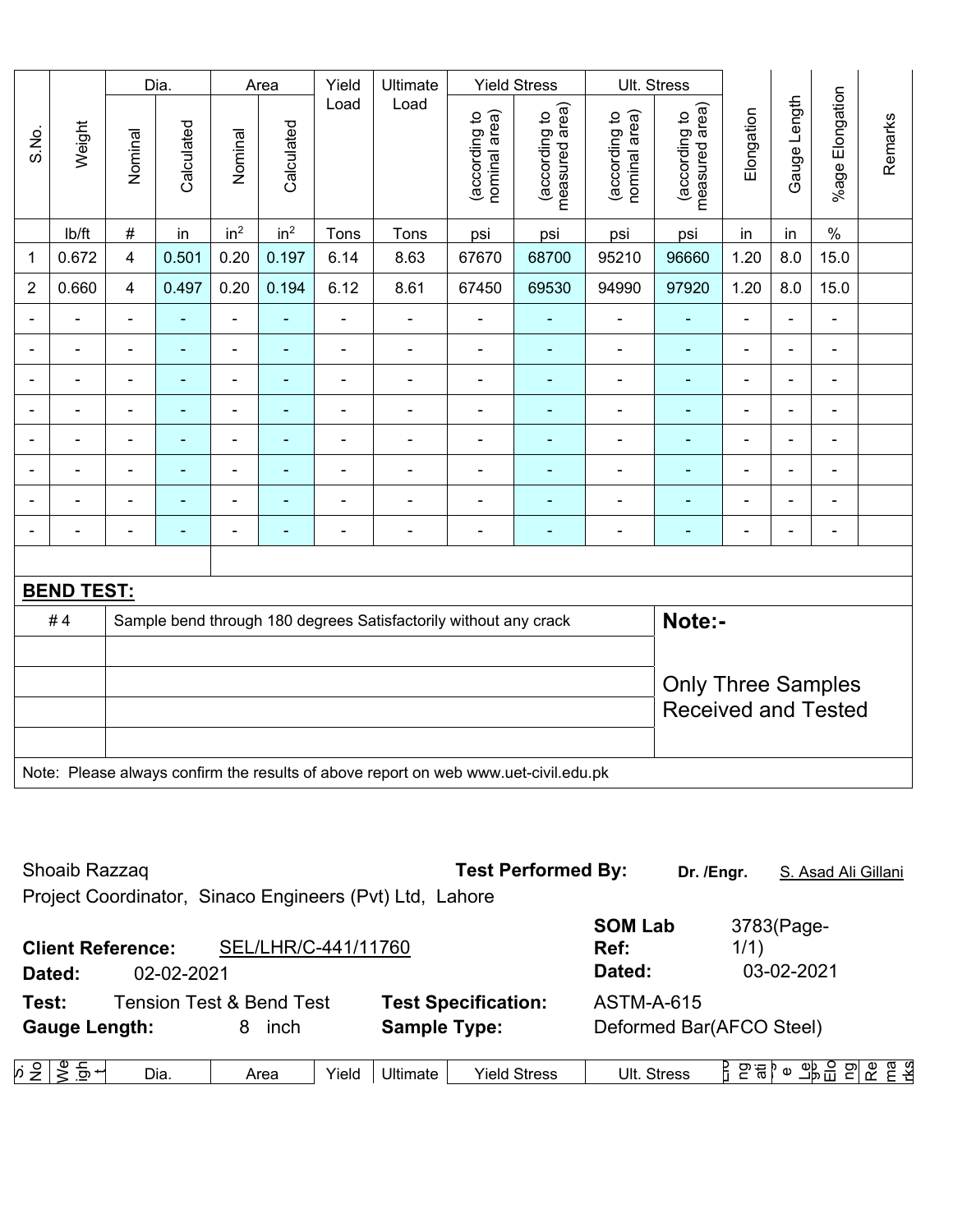|                |                   | Nominal        | Calculated     | Nominal         | Calculated      | Load           | Load                                                                                | nominal area)<br>according to | area)<br>(according to<br>measured | nominal area)<br>(according to | measured area)<br>(according to |      |     |                |  |
|----------------|-------------------|----------------|----------------|-----------------|-----------------|----------------|-------------------------------------------------------------------------------------|-------------------------------|------------------------------------|--------------------------------|---------------------------------|------|-----|----------------|--|
|                | lb/ft             | #              | in             | in <sup>2</sup> | in <sup>2</sup> | Tons           | Tons                                                                                | psi                           | psi                                | psi                            | psi                             | in   | in  | $\%$           |  |
| 1              | 2.653             | 8              | 0.997          | 0.79            | 0.780           | 24.67          | 34.61                                                                               | 68870                         | 69750                              | 96620                          | 97850                           | 1.40 | 8.0 | 17.5           |  |
| 2              | 2.683             | 8              | 1.002          | 0.79            | 0.788           | 26.61          | 36.56                                                                               | 74280                         | 74470                              | 102080                         | 102340                          | 1.30 | 8.0 | 16.3           |  |
| 3              | 1.515             | 6              | 0.753          | 0.44            | 0.445           | 13.97          | 19.64                                                                               | 70000                         | 69220                              | 98460                          | 97350                           | 1.20 | 8.0 | 15.0           |  |
| 4              | 1.516             | 6              | 0.754          | 0.44            | 0.446           | 13.73          | 19.62                                                                               | 68830                         | 67900                              | 98360                          | 97040                           | 1.30 | 8.0 | 16.3           |  |
| 5              | 0.679             | 4              | 0.505          | 0.20            | 0.200           | 6.01           | 9.07                                                                                | 66320                         | 66320                              | 100050                         | 100050                          | 1.20 | 8.0 | 15.0           |  |
| 6              | 0.680             | 4              | 0.505          | 0.20            | 0.200           | 6.09           | 9.17                                                                                | 67110                         | 67110                              | 101170                         | 101170                          | 1.10 | 8.0 | 13.8           |  |
| Ξ.             |                   | $\blacksquare$ |                |                 |                 | $\blacksquare$ | $\blacksquare$                                                                      |                               |                                    | $\blacksquare$                 | ÷                               |      | -   | $\blacksquare$ |  |
| Ξ.             |                   | $\blacksquare$ | $\blacksquare$ | $\blacksquare$  | ٠               | Ē,             | $\blacksquare$                                                                      | $\blacksquare$                | $\blacksquare$                     | $\blacksquare$                 | ۰                               |      | ä,  | $\blacksquare$ |  |
| $\blacksquare$ |                   |                |                |                 |                 |                |                                                                                     |                               |                                    |                                |                                 |      |     |                |  |
| Ξ.             |                   |                | $\blacksquare$ | $\blacksquare$  |                 |                | $\blacksquare$                                                                      | $\blacksquare$                |                                    | $\blacksquare$                 | ۰                               |      | ä,  | $\blacksquare$ |  |
|                |                   |                |                |                 |                 |                |                                                                                     |                               |                                    |                                |                                 |      |     |                |  |
|                | <b>BEND TEST:</b> |                |                |                 |                 |                |                                                                                     |                               |                                    |                                |                                 |      |     |                |  |
|                | # 8               |                |                |                 |                 |                | Sample bend through 180 degrees Satisfactorily without any crack                    |                               |                                    |                                | Note:-                          |      |     |                |  |
|                | #6                |                |                |                 |                 |                | Sample bend through 180 degrees Satisfactorily without any crack                    |                               |                                    |                                |                                 |      |     |                |  |
|                | #4                |                |                |                 |                 |                | Sample bend through 180 degrees Satisfactorily without any crack                    |                               |                                    |                                | <b>Only Nine Samples</b>        |      |     |                |  |
|                |                   |                |                |                 |                 |                |                                                                                     |                               |                                    |                                | <b>Received and Tested</b>      |      |     |                |  |
|                |                   |                |                |                 |                 |                |                                                                                     |                               |                                    |                                |                                 |      |     |                |  |
|                |                   |                |                |                 |                 |                | Note: Please always confirm the results of above report on web www.uet-civil.edu.pk |                               |                                    |                                |                                 |      |     |                |  |

# **Test Performed By: Dr.** S. Asad Ali Gillani

Basharat Munir

Project Manager,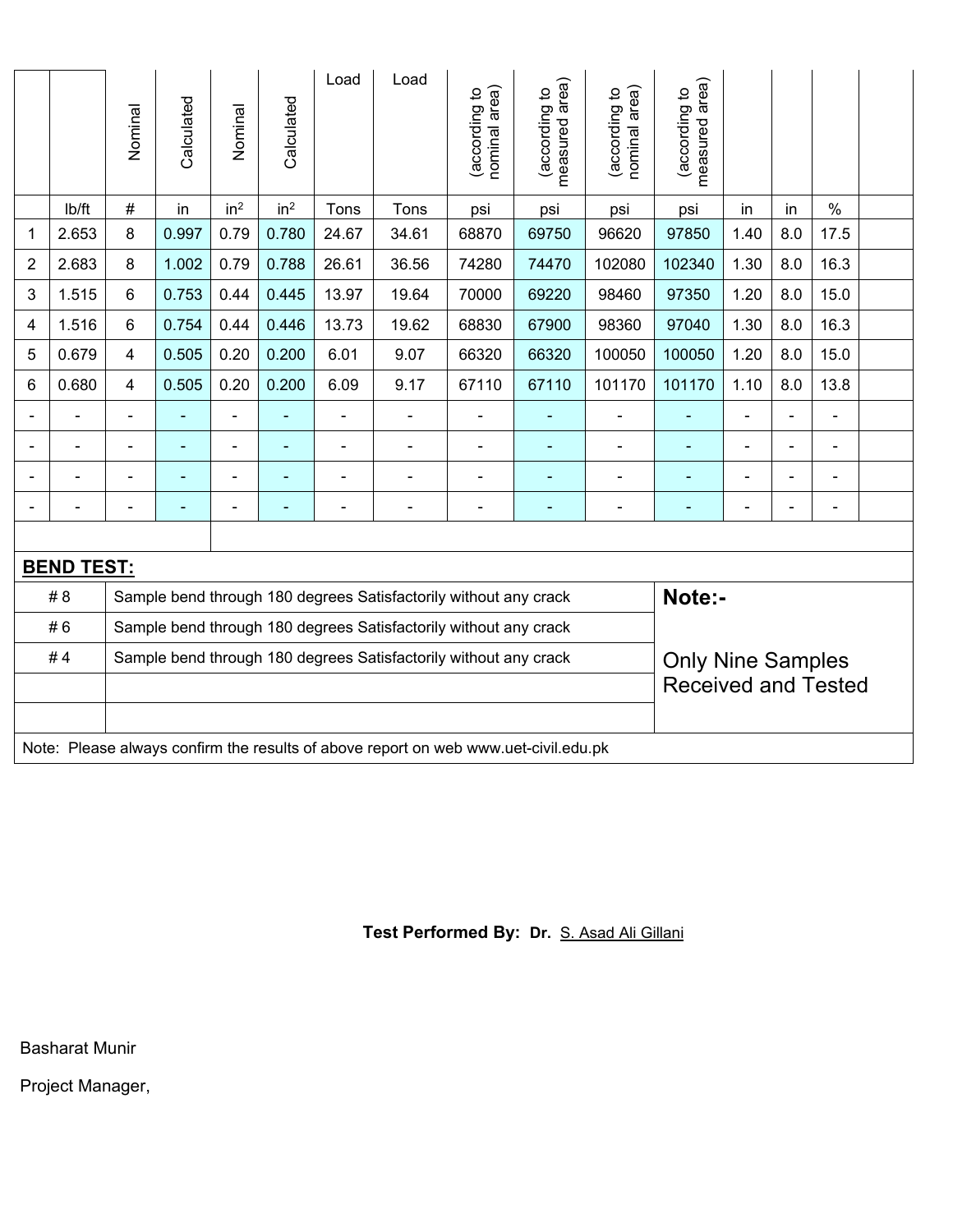Dupak Properaties (Pvt) Ltd.

Defence View Apartments Shanghai Road Lahore

#### **Client Reference: Dupak/DVA/053 Dated:** 03-02-2021

**SOM Lab Ref:** CED/SOM/3778(Page-1/1) **Dated:** 03-02-2021

**Test Type:** Hardness Test

**Sample Type:** Aluminum Alloy 6063

### **Hardness Test Details:**

### **Machine used: Avery Rockwell Hardness Testing Machine**

(Minor Load: 10 Kgf Major Load: 60.0 kgf Scale: A)

#### Hardness Test Results

| Sample No. | Sample Type         | <b>Hardness</b> |
|------------|---------------------|-----------------|
|            | Aluminum Alloy 6063 | $HR - 11.5 - A$ |

**Note:** Please always confirm the results on web www.uet-civil.edu.pk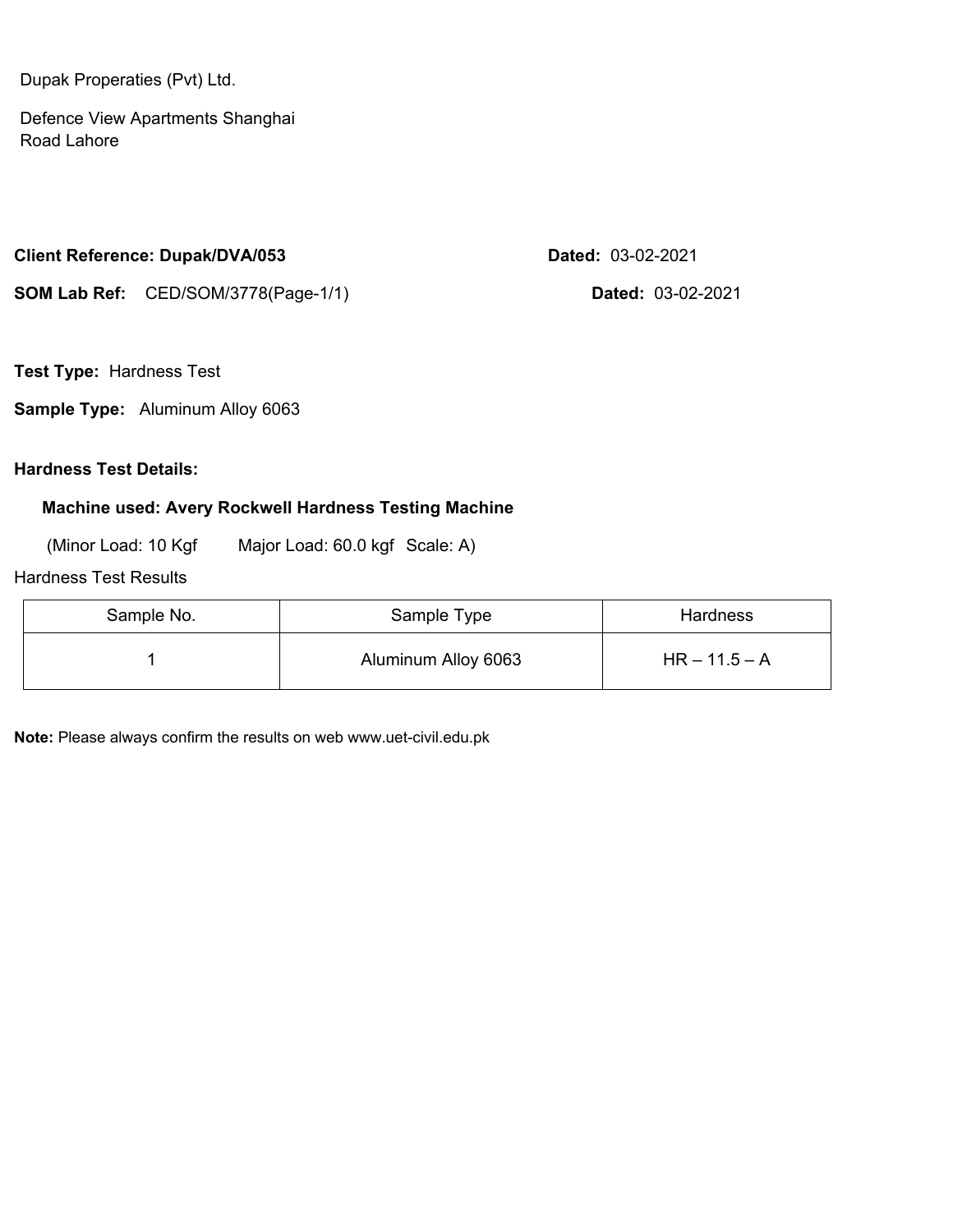**Test Performed By: Dr.** S. Asad Ali Gillani

Furqan Ali Malik

Chief Resident Engineer

Package- I, NESPAK (Pvt) Ltd

Lahore

# **Client Reference:** 4042/13/FAM/J-Bolt-182 **Dated:** 03-02-2021

**SOM Lab Ref:** CED/SOM/3784(Page-1/2) **Dated:** 03-02-2021

**Test:** Tension Test **Test Specification:** ASTM-F -1554

**Sample Type:** J Bolt **Gauge Length: 80** mm

|              | Dia.                 |                    |                 |                          |                  |                        |                            |            |                |                       |                      |
|--------------|----------------------|--------------------|-----------------|--------------------------|------------------|------------------------|----------------------------|------------|----------------|-----------------------|----------------------|
| S.No.        | Diameter<br>Original | Diameter<br>Tested | Area            | Yield<br>Load            | Ultimate<br>Load | Yield<br><b>Stress</b> | Ultimate.<br><b>Stress</b> | Elongation | Gauge Length   | Elongation<br>$%$ age | Reduction of<br>Area |
|              | mm                   | mm                 | mm <sup>2</sup> | kN                       | kN               | MPa                    | MPa                        | mm         | Mm             | $\%$                  | $\%$                 |
| $\mathbf{1}$ | 20                   | 19.12              | 287             | 111.50                   | 172.20           | 389                    | 600                        | 25.0       | 80             | 30.0                  | 31.3                 |
|              |                      | $\blacksquare$     |                 | $\blacksquare$           |                  | $\blacksquare$         |                            |            | $\blacksquare$ |                       |                      |
|              |                      | ۰                  |                 | $\overline{\phantom{0}}$ |                  | $\blacksquare$         |                            |            |                |                       |                      |
|              |                      |                    |                 |                          |                  |                        |                            |            |                |                       |                      |
|              |                      |                    |                 |                          |                  |                        |                            | Note:-     |                |                       |                      |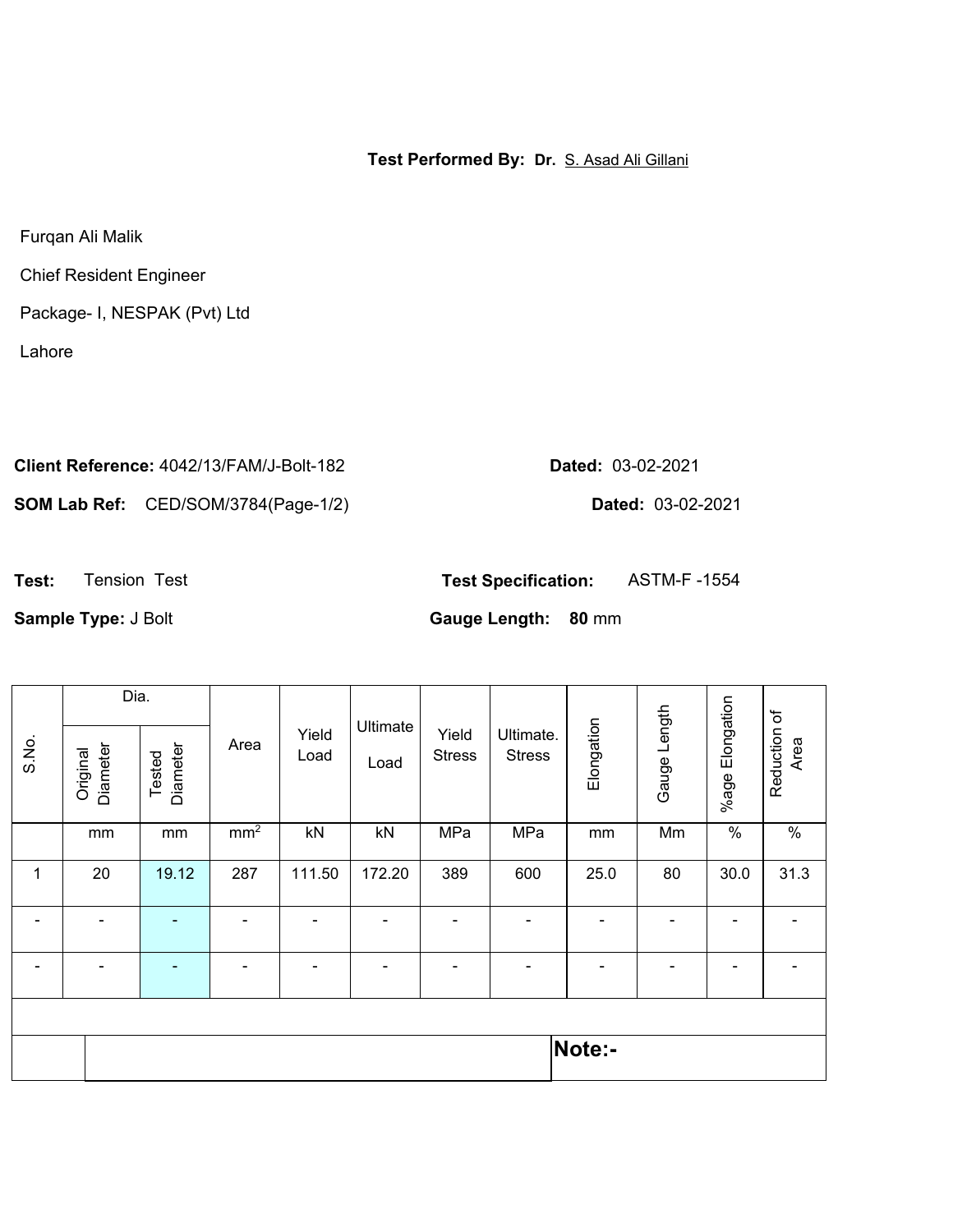|                                                                                              | <b>Only One Samples</b>    |
|----------------------------------------------------------------------------------------------|----------------------------|
|                                                                                              | <b>Received and Tested</b> |
| Note: Please always confirm the results of above report on web www.uet-civil.edu.pk( $U/G$ ) |                            |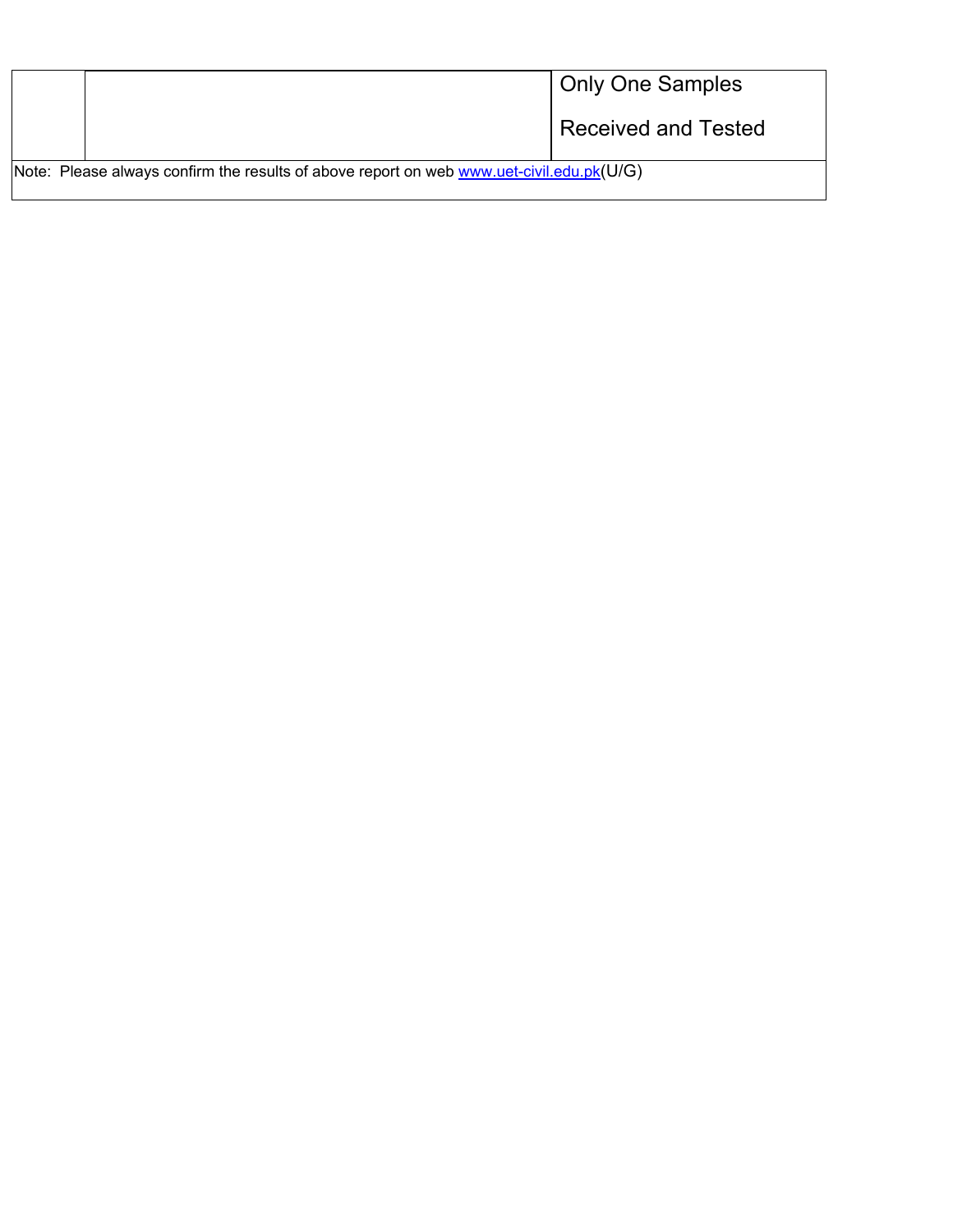**Test Performed By: Dr.** S. Asad Ali Gillani

Furqan Ali Malik

Chief Resident Engineer

Package- I, NESPAK (Pvt) Ltd

Lahore

| Client Reference: 4042/13/FAM/J-Bolt-181 |
|------------------------------------------|
|                                          |

**SOM Lab Ref:** CED/SOM/3784(Page-2/2) **Dated:** 02-02-2021

**Client Reference:** 4042/13/FAM/J-Bolt-181 **Dated:** 01-02-2021

**Test Type:** Hardness Test

**Sample Type:** J – Bolt (20mm Diameter)

**Hardness Test Details:** 

# **Machine used: Avery Rockwell Hardness Testing Machine**

(Minor Load: 10 Kgf Major Load: 90.0 kgf Scale: B)

Hardness Test Results

| Sample No. | Sample Type | Hardness        |
|------------|-------------|-----------------|
|            | J - Bolt    | $HR - 77.5 - B$ |

**Note:** Please always confirm the results on web www.uet-civil.edu.pk